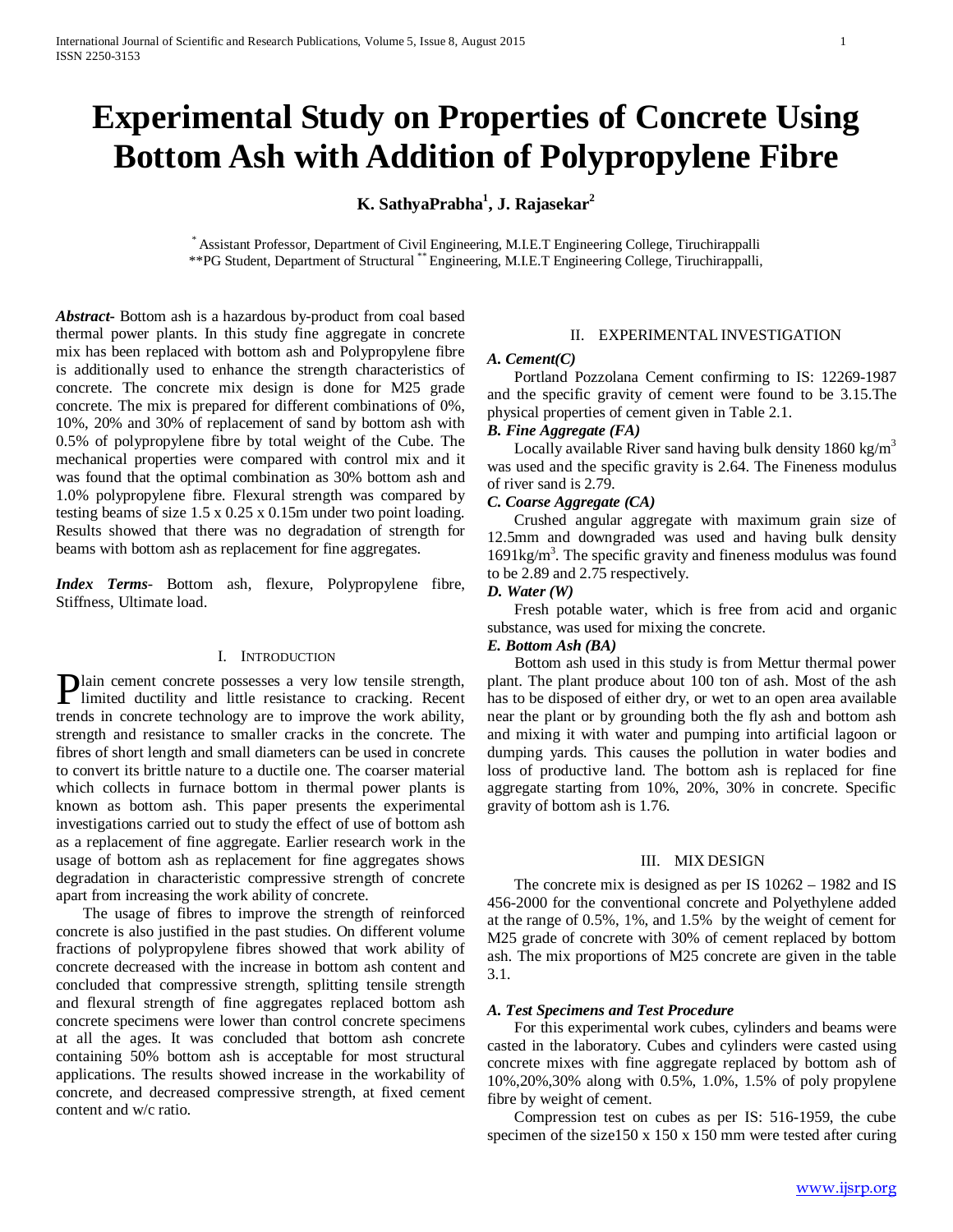for period of 7 and 28 days for different combinations and results were compared with control specimens.

 Split tensile strength on cylinders as per IS: 516-1959, the test was carried out for 7 and 28 days on cylindrical specimens 150mm diameter (D) and 300mm (L) placed horizontally between the loading surfaces of a compression testing machine and the load is applied until failure of the cylinder, along the vertical diameter. The optimum replacement percentage was chosen as 30% and the replacement of fine aggregate with bottom ash along with1.0% of Polypropylene fibre by weight of cement.

#### A1. Beam Reinforcement Details

 Two beam specimens of size– 1.5m x 0.15m x 0.25m were casted. One was used as control beam and another one was casted with mix. Two numbers of 12mm diameter bars at bottom and two numbers of 12mm diameter bars at top were used as main reinforcement. Shear reinforcement consists of 8mm diameter 2-legged stirrups @ 180mm c/c throughout the length of the beam.

# *A2. Testing of beams*

 Flexural test on beams were carried out in universal testing machine of capacity 1000kN. Deflectometers were fixed to measure the deflection at salient points.

## IV. RESULTS AND DISCUSSIONS

## *4.1 Cube compressive strength*

 The Compressive strength test results of specimens are shown in table 4.1. 30% replace of bottom ash with addition of 1.0% of ppf has attain the higher compressive strength. The initial strength gain is at slower rate, since pozzolanic action of bottom ash at early age is slow which do not contribute for the strength of concrete. The cube compressive strength for different mixes at period of 7 and 28days are given as below.

# *4.2 Cylinder split tensile strength*

 The split tensile strength of specimens also showed that the optimum mix with 20% of bottom ash with 1.0% ppf. The split tensile strength for different mixes at period of 7 and 28 days are shown in table 4.2 below.

# *4.3. Flexural strength*

Loading of control beam and higher compression attained mix proportion were carried out as shown in Table 4.3

#### *4.4 Deflection of Beams*

 In order to study the performance of the beam with replacement of OPC, the experiment is to be carried out as below. The aim of this work is to study the flexural behaviour of the beams. All the tests have been carried out in loading frame with a capacity of 500 KN.

 The beam is simply supported and the two point loading is applied. Demountable mechanical Strain gauges are used to measure the strains in the beam specimens.

 Then LVDT is used to measure deflection of the beams. Also loads are calculated using Load cell. The load is to be applied in small increments of 5 kN. At each load increment the deflection measured is recorded. All the specimens are loaded up to the failure. Figure 5 shows the maximum deflection was attained in 2.45 mm. The intial crack is attained in 0.28 mm deflection at two point loading and 0.21 mm deflection at three point loading. Deflection of the beam is reduced.

## V. CONCLUDING REMARKS

 The study was conducted to evaluate the strength characteristics of concrete with bottom ash and polypropylene fiber. The concrete mix design was done for  $M_{25}$  grade concrete. The following points were concluded from this study.

 • The 7 days cube compressive strength results shows reduced strength of concrete due to slow pozzolonic action.

 • The strength of concrete cubes at 28 days with 30% replacement of bottom ash along with 1% of polypropylene fibre shows an increase of 110% in compressive strength.

 • Addition of polypropylene fibre increases the tensile strength of the specimens.

 • The addition of fibres reduces the workability of concrete which was overcome by the addition of bottom ash as replacement of fine aggregate.

 • 30% Bottom ash with 1% ppf showed high flexural strength and high modulus of elasticity compared to control specimen.

 • Experimental result shows that 30% Bottom ash with 1% ppf retained the stiffness similar to that of control beam.

 • Fibres in 30% Bottom ash with 1% ppf checked the development of cracks and thereby had many flexural cracks of reduced width.

 • Result showed that 30% Bottom ash with 1% ppf had similar moment curvature relationship as control beam with enhanced moment carrying capacity.

 • In this study, bottom ash is a hazardous material used as a replacement for fine aggregate to bring down the pollution. The reduction in strength and stiffness of concrete due to bottom ash is overcome by adding polypropylene fibre to the mix.

#### **REFERENCES**

- [1] Chandramouli , SrinivasaRaoP., Pannirselvam N., SeshadriSekhar T. and Sravana P., Strength properties of polypropylene fibre concrete, 5(2010),1- 6.
- [2] Rama Mohan Rao. P,SudarsanaRao.H, Sekar.S.K, Effect ofPolypropylene fibres on fly ash basedconcrete, 3(2010), 606-612.
- [3] P. Aggarwal, Y. Aggarwal, S.M.Gupta, Effect of bottom ash asreplacement of fine aggregate inconcrete, 8(2007), 49-62.
- [4] IlkerBekirTopcu, MehmetCanbaz, Effect of different fibers on themechanical properties of concretecontaining fly ash, Construction andBuilding Materials, (2007) 1486– 1491.
- [5] Sivakumar. A, ManuSanthanam, Mechanical properties ofhigh strength concrete reinforced withmetallic and non-metallic fibres,Cement & Concrete Composites, 29(2007), 603–608.Research, 35(2005), 1587– 1591Yeol Choi, Robert L. Yuan,Experimental relationship betweensplitting tensile strength andcompressive strength of SFRC andPFRC, Cement and Concrete.
- [6] Siddique, R., Effect of fineaggregate replacement with class F flyash on mechanical properties ofconcrete, Cement and ConcreteResearch, 33(2003), 539-547.
- [7] Wu Yao, Jie Li, Keru Wu,Mechanical properties of hybrid fiberreinforcedconcrete at low fiber volumefraction, Cement and ConcreteResearch; 3(2003), 27–30.
- [8] Maslehuddin, M., Al-Mana,A.I., Shamim, M. and Saricimen, H.,Effect of sand replacement on the earlyage strength gain and long termcorrosion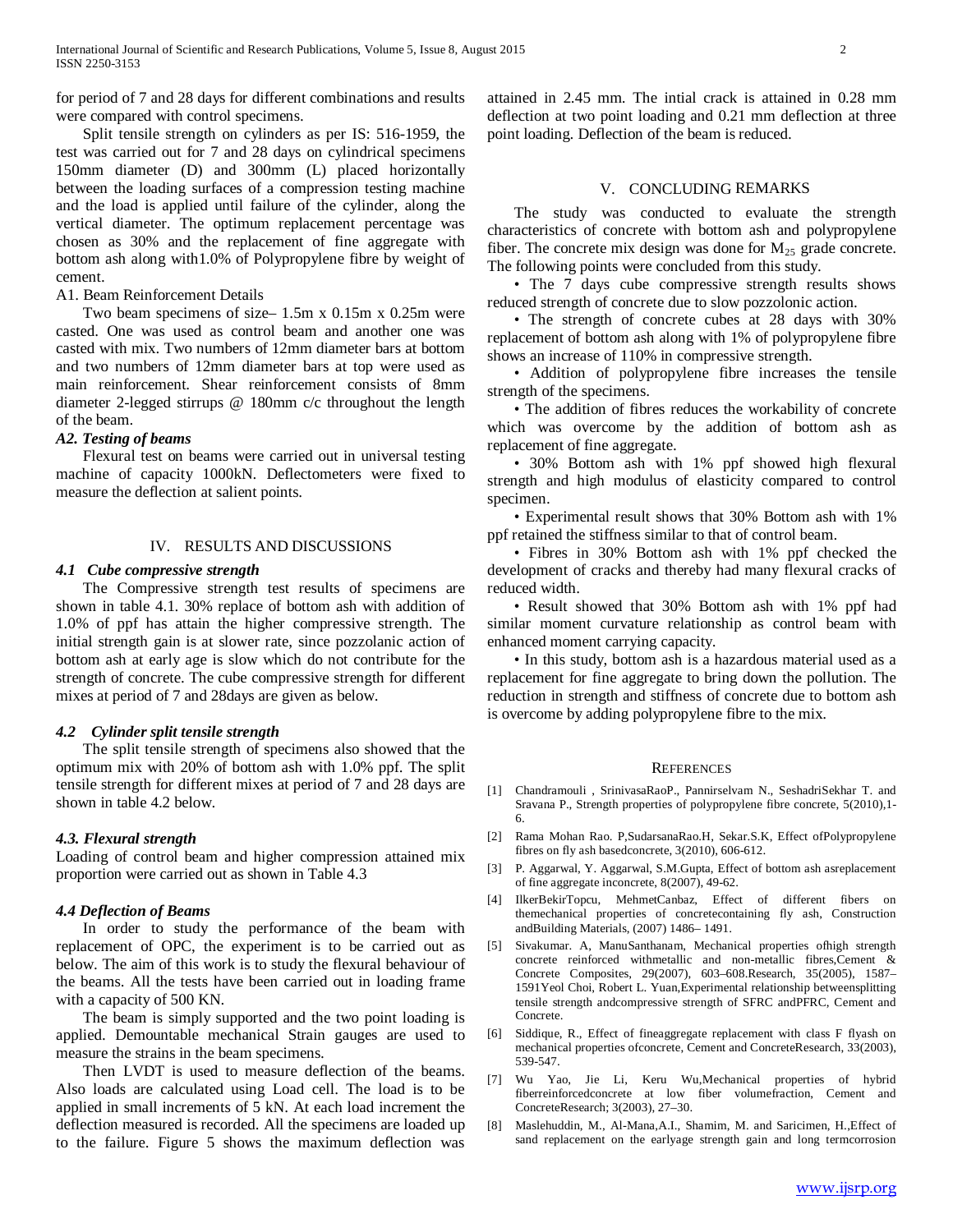resisting characteristics of flyash concrete, ACI Materials Journal,(1989), 58-62.

- [9] Mohammed Maslehuddin, Abdulaziz, Al-Mana, MahammedShamim and Huseyin Saricimen, Effect of sand replacement on the early age strength gain and long term corrosion resistingcharacteristics of fly ash concrete, ACIMaterials Journal, (1989), 12-18.
- [10] Tarun R. Naik and Bruce W.Ramme, High strength concretecontaining large quantities of fly ash,ACI Materials Journal,(1989).

#### **AUTHORS**

**First Author** – Author name, qualifications, associated institute (if any) and email address.

**Second Author** – Author name, qualifications, associated institute (if any) and email address.

**Third Author** – Author name, qualifications, associated institute (if any) and email address.

**Correspondence Author** – Author name, email address, alternate email address (if any), contact number.

# Sl. No. Properties of Cement  $\begin{array}{|l|}\n\hline\n\end{array}$  Values  $\begin{array}{|l|}\n\hline\n\end{array}$  As per IS:12269-1976 1. Fineness 7.5% 3.15

2. Initial setting time  $32 \text{ min}$   $>30$ 3.  $\boxed{\text{Final setting time}}$  190 min  $\left| \right|$  <600

**Table 2.1 PROPERTIES OF CEMENT**

#### **Table 3.1 MIX DESIGN**

| <b>Cement</b> | F A  | $\mathbf C$<br>CА | W/C  |
|---------------|------|-------------------|------|
| 1.69          | 1.69 | 2.76              | 0.45 |

# **Table 4.1 Compressive Strength of Cubes**

| SL. No.         | $10\%$ B.A |            | $20\%$ B.A |            | 30% B.A |            |
|-----------------|------------|------------|------------|------------|---------|------------|
| Age of specimen | days       | 28<br>days | days       | 28<br>days | days    | 28<br>Days |
| $0.5\%$ ppf     | 24.32      | 33.12      | 27.51      | 34.7       | 28.23   | 36.26      |
| $1.0\%$ ppf     | 26.2       | 35.85      | 28.41      | 37.62      | 29.02   | 38.25      |
| $1.5\%$ ppf     | 21.25      | 28.32      | 23.14      | 25.36      | 24.22   | 27.5       |
| Conventional    | 26         | 35         |            |            |         |            |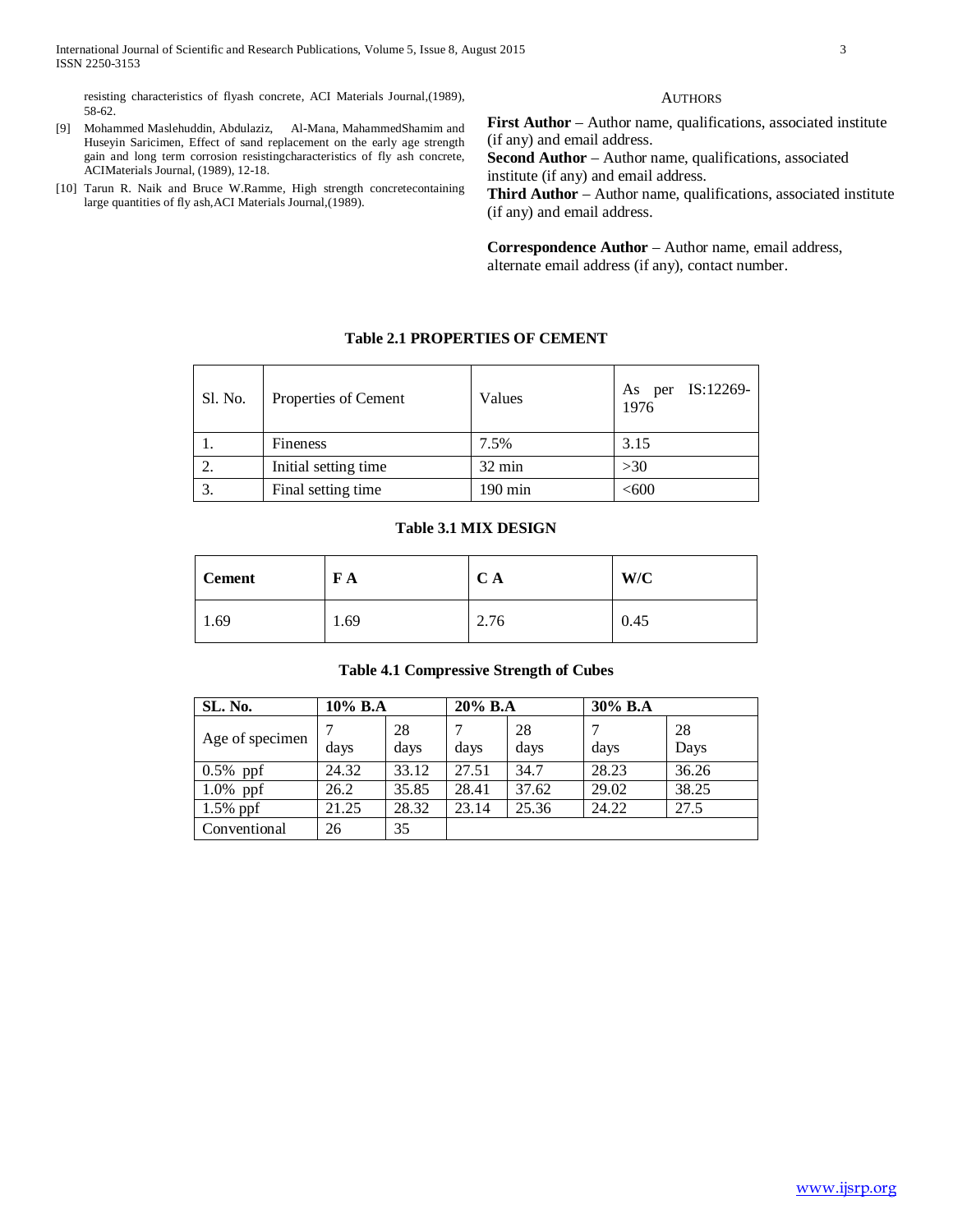

**Fig -1 Graph showing the compressive strength**

| <b>SL. No.</b>        | 10% B.A   |            |           | 20% B.A    | 30% B.A   |            |
|-----------------------|-----------|------------|-----------|------------|-----------|------------|
| of<br>Age<br>specimen | 7<br>days | 28<br>days | 7<br>days | 28<br>days | 7<br>days | 28<br>Days |
| $0.5\%$ ppf           | 2.43      | 2.49       | 2.36      | 2.42       | 2.21      | 2.36       |
| $1.0\%$ ppf           | 2.62      | 2.70       | 2.51      | 2.58       | 2.4       |            |
| 1.5% ppf              | 2.53      | 2.59       | 2.47      | 2.50       | 2.33      | 2.52       |
| Conventional          | 2.5       | 2.61       |           |            |           |            |

**Fig -2 Graph showing the split tensile strength**

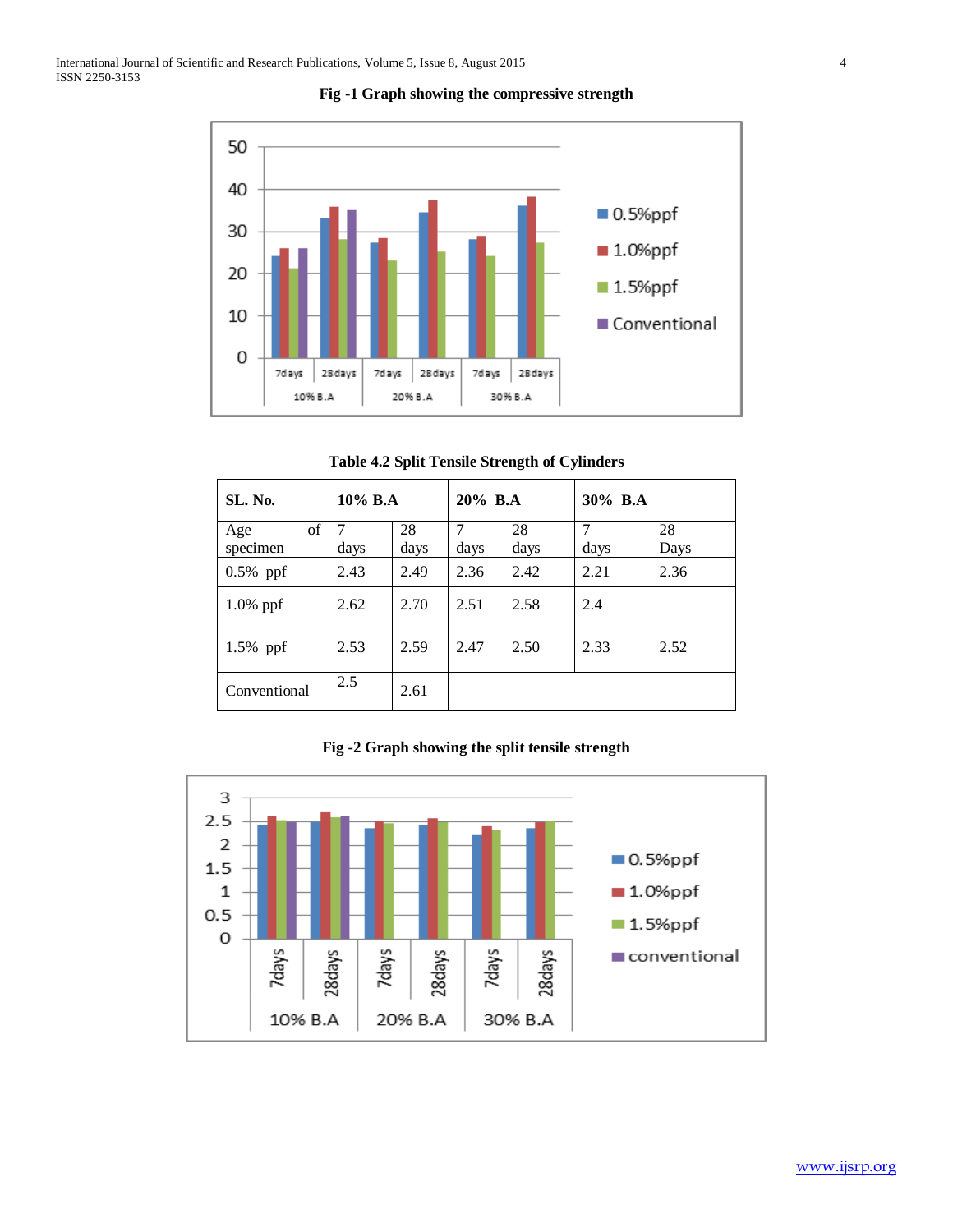|                     | 10% Bottom ash | 20%<br><b>Bottom</b> | 30%<br><b>Bottom</b> |
|---------------------|----------------|----------------------|----------------------|
| Polypropylene Fiber |                | ash                  | ash                  |
| 0.5%                | 4.80           | 4.95                 | 5.10                 |
| 1%                  | 4.86           | 4.87                 | 5.45                 |
| 1.5%                | 4.91           | 4.75                 | 5.15                 |
| Conventional        | 4.90           |                      |                      |

# **Table 4.3 – Flexural strength test results**

# **Fig. 3 Casting of Beam**



**Fig. 4 Experimental set up for deflection of beams**



**Table 4.4 RESULT FOR DEFLECTION OF BEAMS 30 % Bottom ash with 1% ppf**

|                |            | Deflection at $L/2$ in | Deflection at L/3 in |                      |
|----------------|------------|------------------------|----------------------|----------------------|
| S. No          | Load<br>in | mm                     | mm                   | <b>Remarks</b>       |
|                | KN         |                        |                      |                      |
|                | $\Omega$   | $\mathbf{0}$           | $\theta$             |                      |
| $\overline{2}$ | 5          | 0.52                   | 0.5                  |                      |
| 3              | 10         | 0.13                   | 0.10                 |                      |
| $\overline{4}$ | 17         | 0.28                   | 0.21                 | <b>Initial Crack</b> |
| 5              | 20         | 0.35                   | 0.25                 |                      |
| 6              | 25         | 0.58                   | 0.42                 |                      |
|                | 30         | 0.7                    | 0.5                  |                      |
| 8              | 35         | 0.95                   | 0.8                  |                      |
| 9              | 40         | 1.25                   |                      |                      |
| 10             | 45         | 1.7                    | 1.2                  |                      |
| 11             | 47         | 2.45                   | 2                    | Ultimate             |
|                |            |                        |                      |                      |